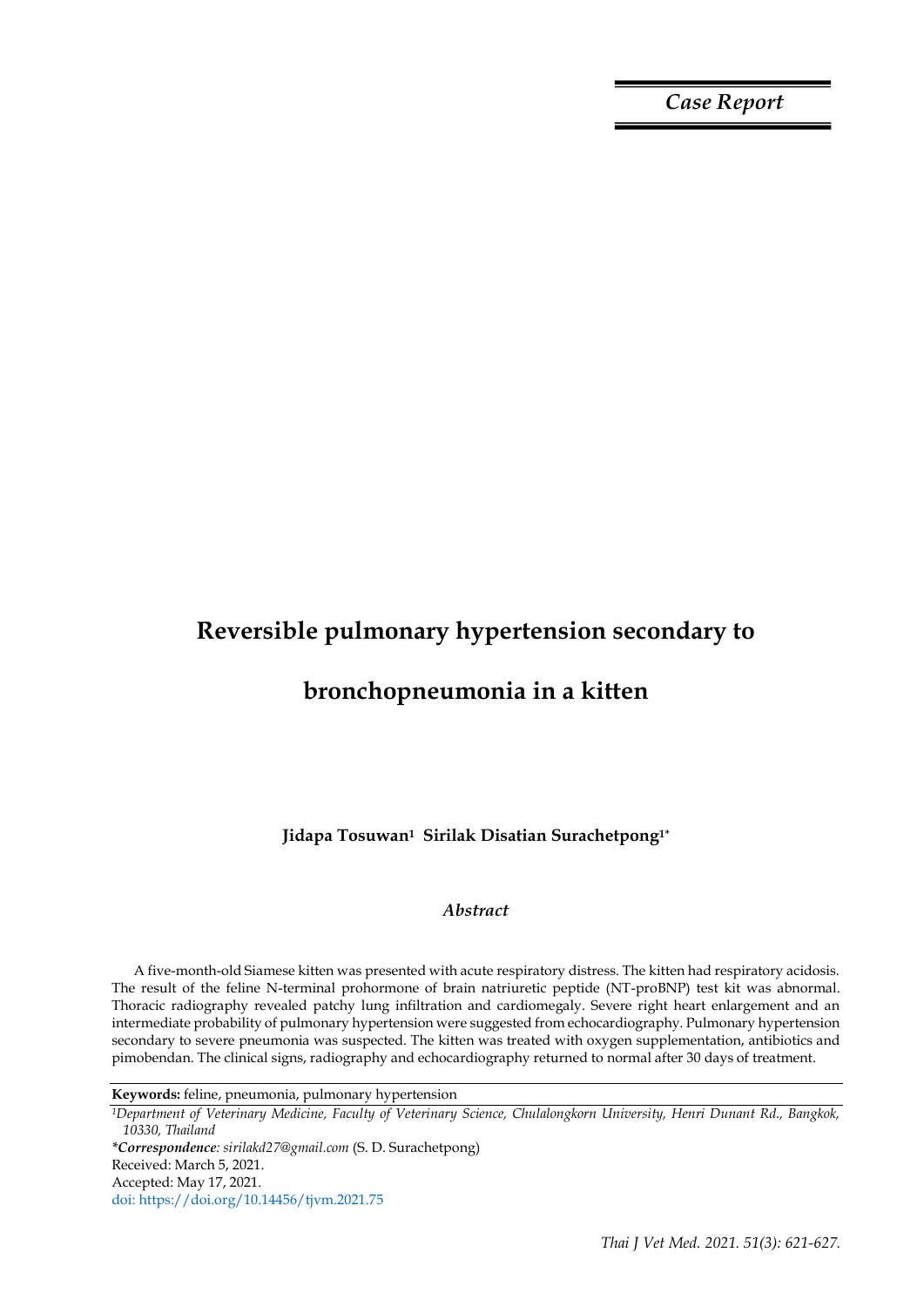#### *Introduction*

Pulmonary hypertension (PH) is defined as abnormally increased pressure within the pulmonary vasculature (Reinero *et al*., 2020). A few studies have reported PH in cats including PH associated with Eisenmenger's syndrome in congenital heart disease, pulmonary thromboembolism, pulmonary capillary hemangiomatosis, pulmonary fibrosis, heartworm disease, lungworm disease and chronic upper airway obstruction (Jaffey *et al*., 2017, Vezzosi and Schober, 2019). A recent consensus classified PH in dogs into six categories including pulmonary arterial hypertension, PH due to left heart disease, respiratory diseases and/or hypoxemia, thromboembolic pulmonary hypertension and parasitic diseases, and PH with unclear multifactorial mechanisms (Reinero *et al*., 2020). Referring to PH due to respiratory diseases, treating the underlying cause should decrease the severity of the clinical signs and attenuate or delay the progression of PH. This report describes curative PH in a cat affected with severe acute pneumonia.

#### *Materials and Methods*

*Signalment and history:* A five-month-old 2.95 kg male Siamese kitten was presented with acute respiratory distress at the emergency unit of the Small Animal Teaching Hospital, Faculty of Veterinary Science of Chulalongkorn University, Thailand. The kitten had no history of previous illness before it developed a sudden increased respiratory effort.

*Physical examination:* At presentation, the kitten had severe mixed inspiratory and expiratory dyspnea without loud breathing sounds. The respiratory rate was 72 breaths/min. The rectal temperature was 99 oF. The kitten had pale pink mucous membranes, a

capillary refilling time of less than 2 seconds, increased lung sounds and a systolic murmur heart sound grade 3/6 with the point of maximal intensity at the right apex. The heart rate was 198 beats/minute without pulse deficit and the systolic blood pressure was 82 mmHg. The kitten was 7% dehydrated. Palpable lymph nodes were within the normal limit. No other abnormality was found from the physical examination.

*Diagnostic plan, initial treatment plan and outcome:* Blood was collected for a complete blood count (CBC), serum biochemistry and blood gas analysis when the kitten was more stable after resting in an oxygen cage. The CBC and blood chemistry parameters were within the normal range of the laboratory reference range of the Small Animal Hospital, Faculty of Veterinary Science, Chulalongkorn University, except for mild elevation of alkaline phosphatase and blood urea nitrogen (Table 1). The alkaline phosphatase elevation might have occurred from the active bone growth in a young cat and the mild increase blood urea nitrogen could have been from dehydrated status. Arterial blood gas analysis could not be performed. Therefore, venous blood gas analysis was done instead (Table 2). The result showed respiratory acidosis suggesting a primary respiratory disorder. The feline NT-proBNP ELISA test kit (SNAP Feline proBNP Test; IDEXX Laboratories, Westbrook, Maine, USA) result was abnormal. The cat was initially treated with intravenous furosemide injection 1 mg/kg. A full cardiovascular examination including radiography, electrocardiography and echocardiography was performed, when the cat could breathe better. The electrocardiography showed normal sinus rhythm. Thoracic radiography showed diffused interstitial and alveolar lung infiltration and cardiomegaly (Figure 1).

| Table 1 | The complete blood count and blood chemistry profiles of the kitten on day 1 and day 4. |  |  |  |  |  |  |
|---------|-----------------------------------------------------------------------------------------|--|--|--|--|--|--|
|---------|-----------------------------------------------------------------------------------------|--|--|--|--|--|--|

| Parameter                     | Day 1   | Day 4 | Reference range |  |  |  |
|-------------------------------|---------|-------|-----------------|--|--|--|
| Complete blood count          |         |       |                 |  |  |  |
| RBC (x10 <sup>6</sup> per ul) | 8.94    | 8     | 4.95-10.53      |  |  |  |
| Hemoglobin $(g/dl)$           | 13.6    | 12.1  | 8.5-14.4        |  |  |  |
| Hematocrit (%)                | 40.2    | 32.4  | 25.8-41.8       |  |  |  |
| Platelet $(x10^3$ per ul)     | 128     | 68    | 160-660         |  |  |  |
| WBC $(x10^3$ per ul)          | 13.22   | 10.74 | 3.8-19          |  |  |  |
| Neutrophils (x103 per ul)     | 10.18   | 6.77  | $2.5 - 12.5$    |  |  |  |
| Eosinophils $(x10^3$ per ul)  | 0.30    | 0.95  | $0-1.5$         |  |  |  |
| Basophils $(x103$ per ul)     | $0.0\,$ | 0.0   | Rare            |  |  |  |
| Lymphocyte $(x10^3$ per ul)   | 2.60    | 2.72  | $1.5 - 7.0$     |  |  |  |
| Monocytes $(x103$ per ul)     | 0.13    | 0.30  | $0 - 0.85$      |  |  |  |
| <b>Blood chemistry</b>        |         |       |                 |  |  |  |
| ALT (Units)                   | 67      | 74    | 13-75           |  |  |  |
| ALP (Units)                   | 131     | 78    | $3-61$          |  |  |  |
| BUN (mg%)                     | 32      | 22.1  | 10-30           |  |  |  |
| Creatinine (mg%)              | 0.6     | 1     | $0.8 - 20$      |  |  |  |
| Total protein (g%)            | 6.0     | 6.9   | $6.1 - 8.8$     |  |  |  |
| Albumin (g%)                  | 3.0     | 3.2   | $2.6 - 4.3$     |  |  |  |

ALT: alanine aminotransferase; ALP: alkaline phosphatase; BUN: blood urea nitrogen; RBC: red blood cell count; WBC: white blood cell count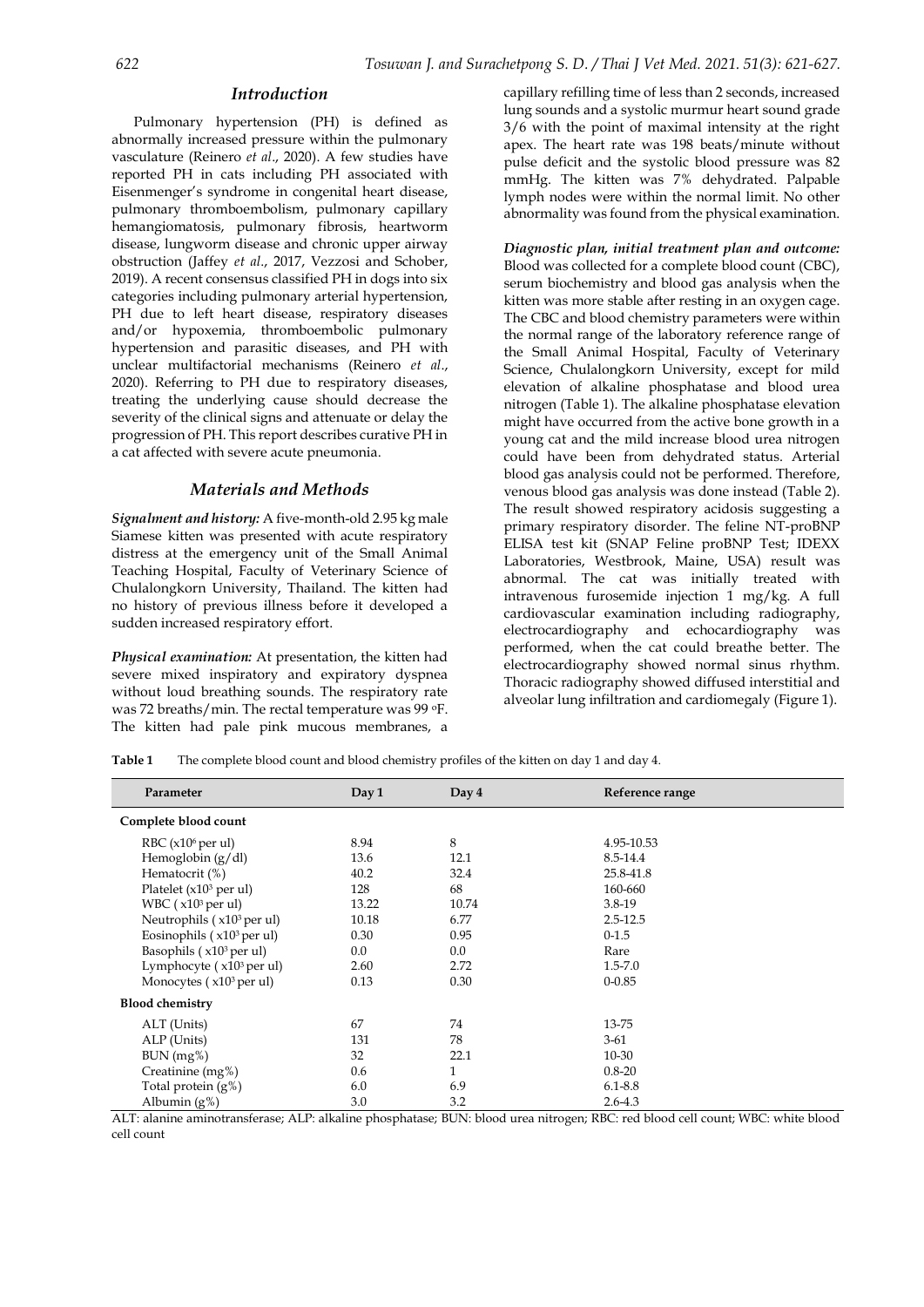| Parameter                  | Day 2 | Day 30                   |  |  |  |
|----------------------------|-------|--------------------------|--|--|--|
| <b>B-mode Measurements</b> |       |                          |  |  |  |
| $LA$ (mm)                  | 8.91  | 10.7                     |  |  |  |
| $A\sigma$ (mm)             | 5.9   | 7.0                      |  |  |  |
| LA:Ao                      | 1.51  | 1.52                     |  |  |  |
| M-mode measurements        |       |                          |  |  |  |
| IVSd (mm)                  | 3.2   | 3.9                      |  |  |  |
| IVSS(mm)                   | 4.5   | 4.2                      |  |  |  |
| LVIDd (mm)                 | 11.9  | 13.6                     |  |  |  |
| $LVIDs$ (mm)               | 7.0   | 8.8                      |  |  |  |
| LVPWd (mm)                 | 3.3   | 3.9                      |  |  |  |
| LVPWs (mm)                 | 6.1   | 5.3                      |  |  |  |
| FS(%)                      | 41.24 | 35.19                    |  |  |  |
| Doppler measurement        |       |                          |  |  |  |
| TV Vmax(m/s)               | 2.11  | $\overline{\phantom{a}}$ |  |  |  |
| $TV \Delta p$ (mmHg)       | 17.73 |                          |  |  |  |
| PV Vmax(m/s)               | 0.81  | 1.06                     |  |  |  |

**Table 2** The echocardiographic result on Day 2 and Day 30

LA: left atrial; Ao: aorta; Ap: pressure gradient; FS: fractional shortening; IVSd: interventricular septum thickness at end-diastole; IVSs: interventricular septum thickness at end-systole; LA:Ao: ratio of the left atrial dimension to the aortic annulus dimension; LVIDd: left ventricular internal dimension at end-diastole; LVIDs: left ventricular internal dimension at end-systole; LVPWd: left ventricular posterior wall thickness at end-diastole; LVPWs: left ventricular posterior wall thickness at end-systole; PV: pulmonary valve; TV: tricuspid valve; Vmax: peak velocity

Transthoracic echocardiography was performed using an ultrasound machine (Mindray, M9, Shenzhen, P.R. China). Two-dimensional echocardiography showed right atrial and ventricular enlargement. Color-flow echocardiography revealed moderate tricuspid regurgitation. Mid-systolic notching of the pulmonary artery Doppler flow profile was found. Systolic pulmonary arterial pressure (PAP) was 27.73 mmHg estimated from tricuspid regurgitant flow velocity measured by continuous-wave Doppler echocardiography plus an estimated right atrial pressure. The intermediate probability of PH was determined based on the American College of Veterinary Internal Medicine (ACVIM) consensus guideline for diagnosis of PH in dogs (Reinero *et al*., 2020). The echocardiographic results are shown in Table 2 and Figure 2. The kitten was suspected of being affected by PH secondary to severe pneumonia.

The kitten was admitted to the critical care unit and kept in an oxygen cage. Amoxicillin/clavulanic acid was administered at a dose of 24 mg/kg intravenously every 8 h. Pimobendan and aminophylline were given every 12 h per oral (PO) at doses of 0.2 mg/kg and 8 mg/kg, respectively.

On Day 3, thoracic radiography showed an improvement of lung infiltration in the caudal lung lobes. However, alveolar lung infiltration was still observed in the cranial and middle lung lobes (Figure 2).

All blood profile values on Day 4 were within the normal range. The kitten was discharged at Day 4 at the owner's request. Oral medications including amoxicillin/ clavulanic acid (dose 25 mg/kg q8h PO), pimobendan (dose 0.2 mg/kg q12h PO) and aminophylline (dose 8 mg/kg q12h PO) were prescribed. Oxygen supplementation was done in an oxygen tank at home.

On Day 7, the kitten was brought back to the hospital for follow-up. At home, the kitten stayed within the oxygen tank all the time. On examination,

the kitten was still depressed and anorexic. Thoracic radiographs showed an alveolar lung infiltration but it was better than that on Day 4 (Figure 2). The antibiotic was changed from amoxicillin/clavulanic acid to doxycycline (dose 10 mg/kg q24h PO), and pimobendan was continued (dose 0.2 mg/kg q12h PO). On Day 10, the kitten was weaned off oxygen. The respiration returned to normal. Doxycycline and pimobendan were continued for 18 more days.

Thoracic radiography on Day 28 showed clear lung fields (Figure 2). Echocardiography was reperformed and revealed normal cardiac chamber size. The tricuspid regurgitation had disappeared. All anatomic changes secondary to PH, including right atrial enlargement and mid-systolic notching of the pulmonary artery Doppler flow profile, had returned to normal (Figure 3). The kitten completely recovered and all medications were discontinued.

#### *Results and Discussion*

The kitten in this case report had acute respiratory distress. The radiography suggested pneumonia. Organisms that have been reported as lower respiratory pathogens of cats include *Pasteurell*a spp, *Escherichia coli*, *Staphylococcus* spp, *Streptococcus* spp, *Pseudomonas* spp, *B. bronchiseptica*, and *Mycoplasma* spp (Shaver and Bastarache, 2014). Although imaging is essential to investigate lung disease, it is usually insufficient to confirm a specific disease. Bronchoalveolar lavage with bacterial culture and cytologic examination are required for a definitive diagnosis (Bichot and Bienzle, 2021). However, this technique is invasive and was not suitable for this kitten because it had severe respiratory distress.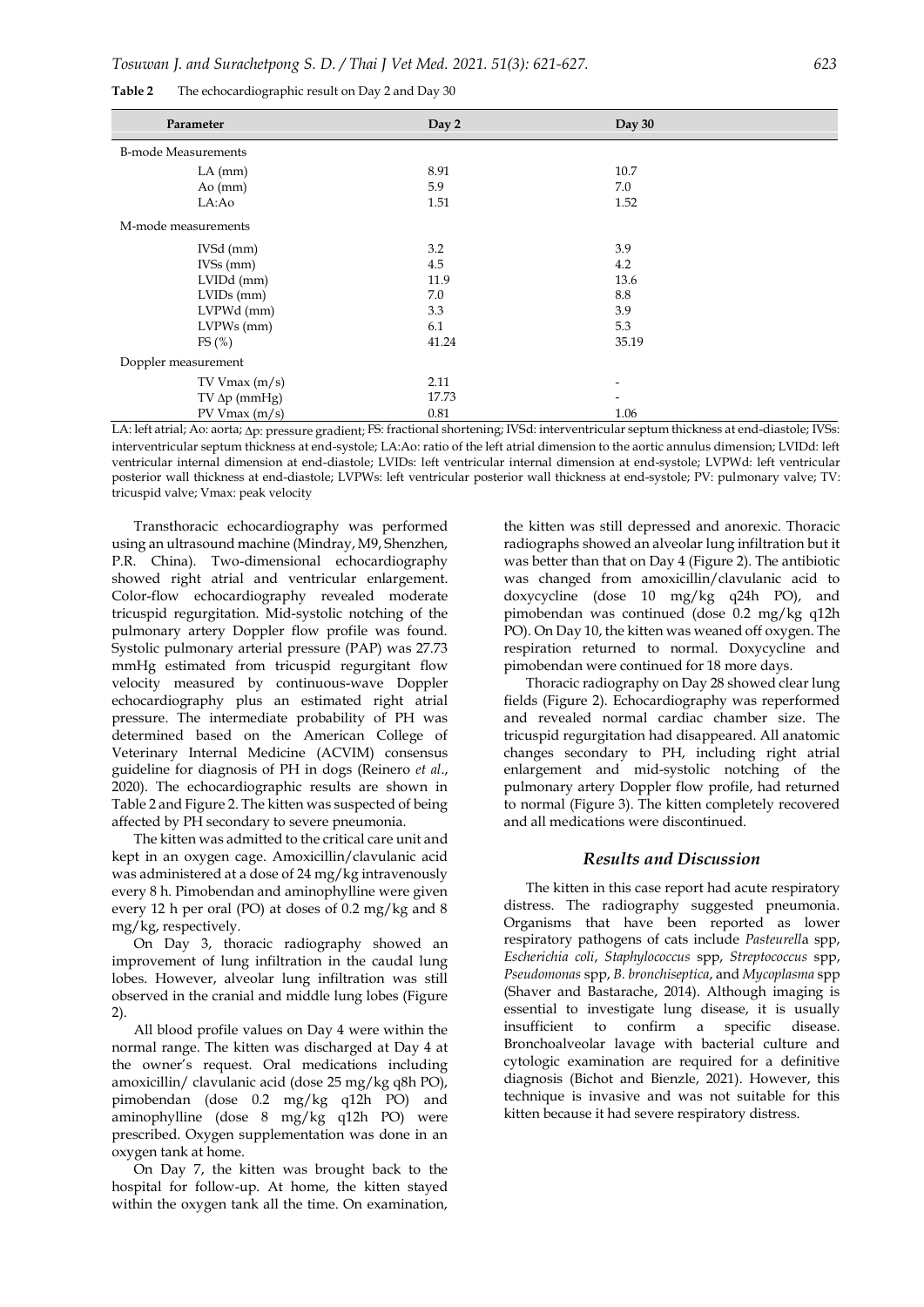

**Figure 1** Right lateral thoracic radiographs (Right), Ventrodorsal thoracic radiographs (Left). Radiography show alveolar lung infiltration that was reduced during treatment from at Days 1, 3 and 7. Radiography on Day 28 shows a normal cardiac silhouette and lung field.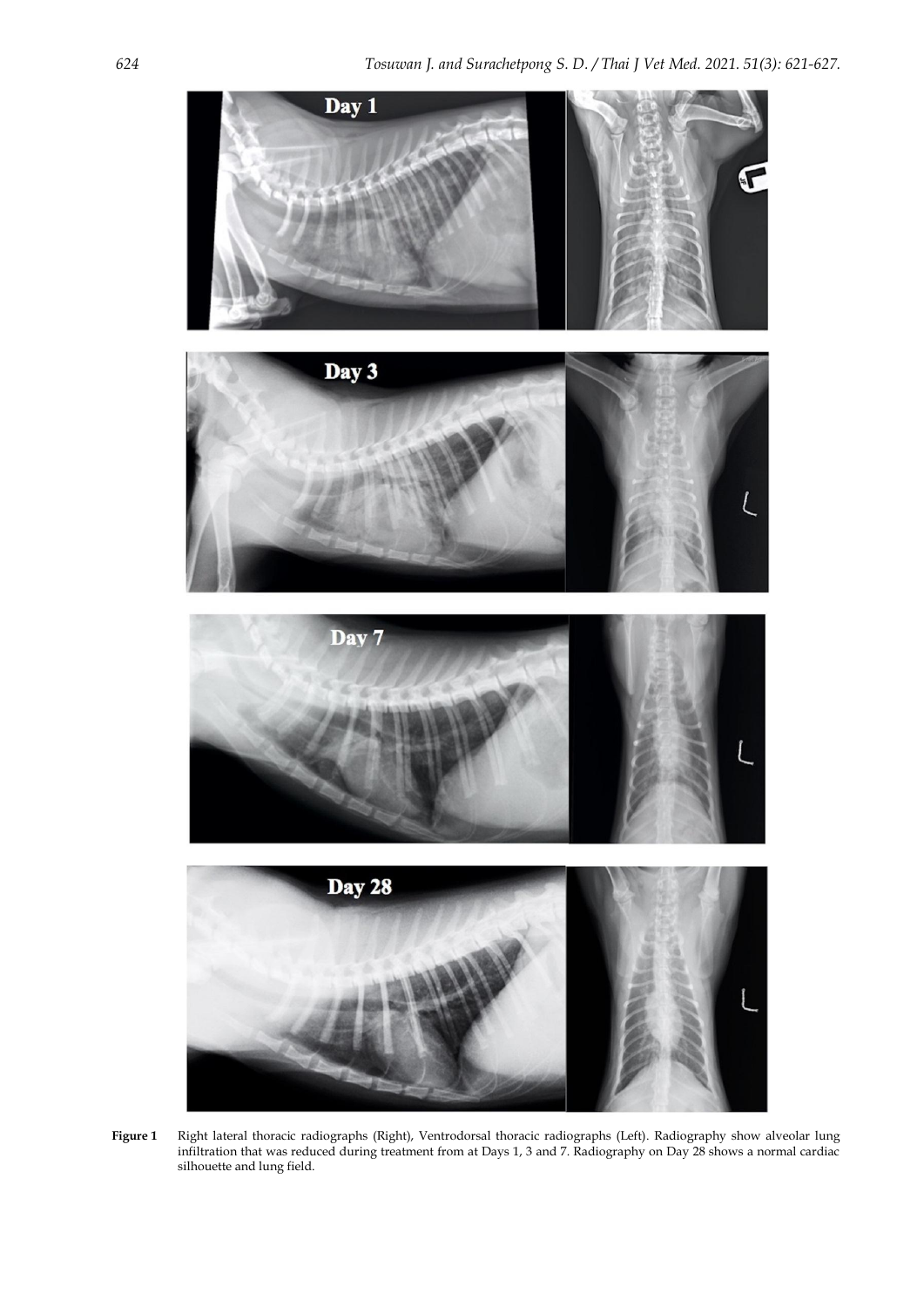

**Figure 2** Echocardiography Day 1: (a) Right parasternal long axis view shows right heart enlargement, (b) Pulsed-wave Doppler echocardiography shows dagger flow profile of the pulmonary artery, (c) Left apical four chambers view shows tricuspid regurgitation tricuspid regurgitation



**Figure 3** Echocardiography Day 28: (a) Right parasternal long axis view shows normal cardiac size and structure, (b) Left apical four chambers view shows normal cardiac size and structure, (c) Left apical four chamber view shows no tricuspid valve regurgitation, (d) Pulse-wave Doppler measurement of pulmonary artery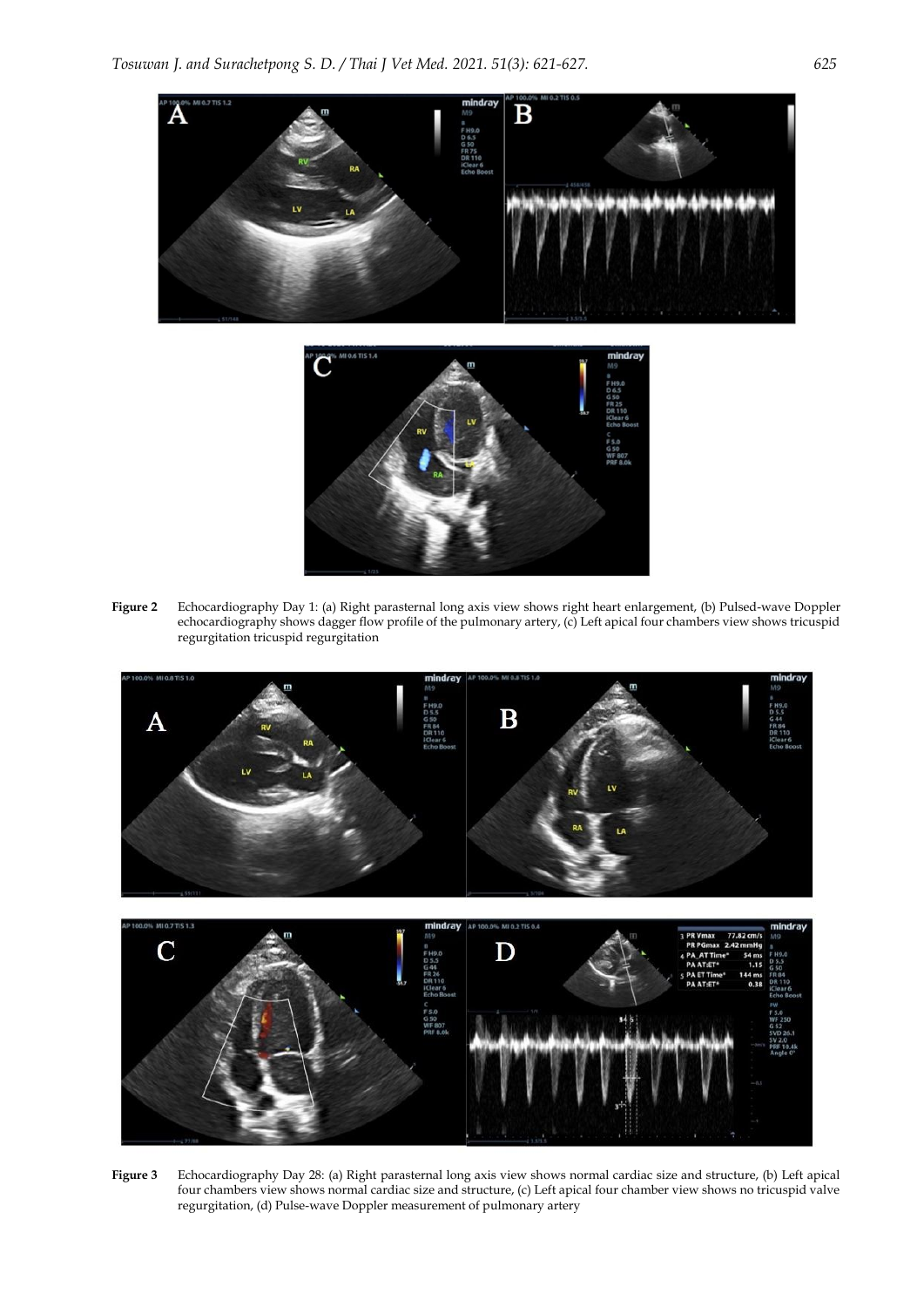Systolic murmurs and cardiomegaly assessed from radiography suggested cardiac problems. The abnormal result of the feline NT-proBNP ELISA test kit indicated increased stretch and stress of the myocardium, suggesting cardiac disease (Baisan *et al*., 2016). Right-sided heart enlargement secondary to pulmonary hypertension was confirmed by echocardiography. In dogs, an increased NT-proBNP concentration has been reported in dogs with precapillary PH (Kellihan *et al*., 2011) An elevation of NT-proBNP concentration has been reported in a cat model with PH (Wallner *et al*., 2017). However, to the authors' knowledge, an association of NT-proBNP and naturally occurring PH in cats has not been reported.

Oxygen supplementation is most important in cats with moderate to severe hypoxia. Supplemental oxygen at 40% to 60% should be provided until respiratory difficulty disappears, and the animals can be weaned off it to room air. As bacterial pneumonia was suspected and a bronchoalveolar lavage could not be performed in this kitten, we decided to treat the kitten with empirical antibiotics. An injectable amoxicillin/clavulanic acid was first used, regardless of the severity of the lung lesions based on the thoracic radiographs. Once the lung lesions had worsened, doxycycline was prescribed instead. After the resolution of clinical and radiographic signs, doxycycline was continued for three weeks. The antimicrobial use guideline by the International Society for Companion Animal Infectious Diseases recommends re-evaluating animals with pneumonia 10-14 days after starting treatment. The decision to extend or stop treatment depends on clinical, hematological and radiographic findings (Lappin *et al*., 2017).

Pimobendan is a positive inotrope (calcium sensitizer) and vasodilator (phosphodiesterase-III inhibitor) (Harris *et al*., 2016). This drug has survival benefits in dogs with several heart diseases but there is no consensus in existence regarding off-label use of pimobendan in cats. Pimobendan has therapeutic benefits in hypertrophic cardiomyopathic cats with systolic dysfunction and congestive heart failure (Ward *et al*., 2020). Pimobendan was added to this kitten because of the expectation of improving cardiac contraction and dilating the pulmonary vessels and reducing PAP. The kitten tolerated pimobendan well and right-sided congestive heart failure secondary to PH did not develop during the course of treatment.

Since few reports describe PH in cats, the clinical characteristics and specific echocardiographic findings of PH remain undefined. One study revealed that PH in cats is usually associated with right-sided heart enlargement (Vezzosi and Schober, 2019). Using the ACVIM consensus guidelines for diagnosis of PH in dogs, the intermediate probability of PH was defined for the kitten in this report. There are two previous publications reporting reversible PH in cats. The first case was reported in 2011, where the cat was diagnosed with congestive heart failure and pulmonary thromboembolism. After treatment for 28 days, the clinical signs and echocardiographic evidence of PH were completely resolved (Baron *et al*., 2011). Another report was published in 2012, concerning heartworminduced PH in a kitten. PH was completely reversed after four months of treatment (Dirven *et al*., 2012). To the authors' knowledge, this is the first report of reversible PH secondary to pneumonia in cats.

In conclusion, PH can develop suddenly in cats with severe pneumonia. Successful treatment of pneumonia can completely reverse PH to normal. PH in cats may be overlooked as the estimated PAP assessed by echocardiography may not be measured or underestimated. Using anatomic sites of echocardiographic signs of PH, as used in dogs, can help to assess the probability of PH in cats. However, the clinical characteristics of PH in cats may be different from dogs. A guideline should be developed for the management of cats with PH.

## *Acknowledgements*

We appreciate the cat owner's permission to share these details and all the staff at Small Animal Teaching Hospital, Faculty of Veterinary Science of Chulalongkorn University, Henri Dunant Rd., Bangkok, 10330, Thailand.

#### *References*

- Baisan RA, Rosa AD, Loria AD, Vulpe V and Piantedosi D 2016. Cardiac biomarkers in clinical practice of dog and cat - a review. HVM Bioflux. 8(1): 50-58.
- Baron Toaldo M, Guglielmini C, Diana A, Giunti M, Dondi F and Cipone M 2011. Reversible pulmonary hypertension in a cat. J Small Anim Pract. 52(5): 271-277.
- Bichot AD and Bienzle D 2020. Lower Respiratory Tract of the Dog and Cat. In: Veterinary Cytology. New Jersey: John Wiley & Sons. 281-301.
- Dirven M, Szatmári V, van den Ingh T and Nijsse R 2012. Reversible pulmonary hypertension associated with lungworm infection in a young cat. J Vet Cardiol. 14(3): 465-474.
- Harris AN, Estrada AH, Gallagher AE, Winter B, Lamb KE, Bohannon M, Hanscom J and Mainville CA 2016. Biologic variability of N-terminal pro-brain natriuretic peptide in adult healthy cats. J Feline Med Surg. 19(2): 216-223.
- Jaffey JA, Williams KJ, Masseau I, Krueger M and Reinero C 2017. Vasoproliferative process resembling pulmonary capillary hemangiomatosis in a cat. BMC Vet Res. 13(1): 72.
- Kellihan HB, Mackie BA, Stepien RL 2011. NT-proBNP, NT-ANP and cTnI concentrations in dogs with precapillary pulmonary hypertension. J Vet Cardiol. 13(3): 171-182.
- Lappin MR, Blondeau J, Boothe D, Breitschwerdt EB, Guardabassi L, Lloyd DH, Papich MG, Rankin SC, Sykes JE, Turnidge J and Weese JS 2017. Antimicrobial use guidelines for treatment of respiratory tract disease in dogs and cats: antimicrobial guidelines working group of the international society for companion animal infectious diseases. J Vet Intern Med. 31(2): 279-294.
- Reinero C, Visser LC, Kellihan HB, Masseau I, Rozanski E, Clercx C, Williams K, Abbott J, Borgarelli M and Scansen BA 2020. ACVIM consensus statement guidelines for the diagnosis, classification, treatment, and monitoring of